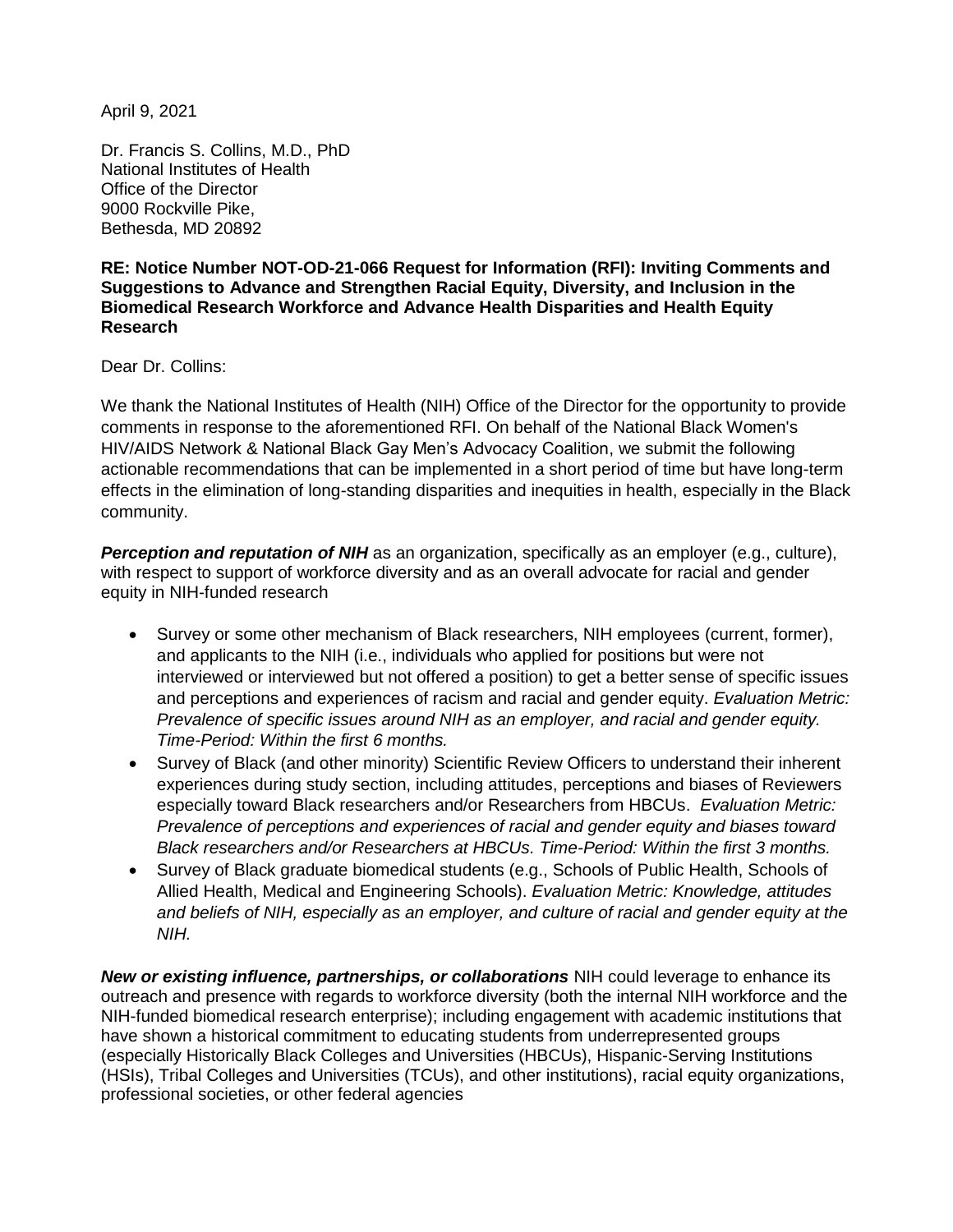- Leverage the NIH-funded Research Centers in Minority Institutions (RCMI) Translational Research Network (RTRN) to support minority institutions in the expansion of existing partnerships and collaborations as well as develop pipeline programs for undergraduate and graduate students interested in biomedical research. *Evaluation Metric: Number of biomedical pipeline (training) programs and students trained at HBCUs; Number of submitted R-series grant application (and award amounts). Time-Period: Within 12 months.*
- Development of R15/R25 training programs at selected HBCUs (implemented in collaboration with a local, well-funded predominately white institution, PWI). *Evaluation Metric: Number of R15/R25 training programs at HBCUs; Number partnerships between HCBUs and PWIs; Number of biomedical trainees/mentor-mentee relationships. Time-Period: Within 24 months.*
- Similar to the NIH-funded RTRN, develop a consortium of Black researchers and/or Blackled research-capable agencies (e.g., community-based, non-profit organizations) to support the development and implementation of culturally relevant and appropriate research across NIH Institutes (or specific institutes such as NIAID, NIMHD, NIMH, NIDA). *Evaluation Metric: Number of pipeline (training) programs; Number of community-academic partnerships. Time-Period: Within 24 months.*
- Develop pipeline (training) programs at community-based, Black-led non-profit organizations with the capacity to conduct research and that have historically served as a recruitment partner for hard-to-reach (research) populations, which will likely have a greater public health impact. *Evaluation Metric: Number of pipeline (training) programs; Number of community-academic partnerships. Time-Period: Within 12 months.*
- Promote qualified Black researchers into leadership positions (e.g., PIs or co-PIs) of NIH funded networks (e.g., HPTN, MTN) and epidemiological studies (e.g., Jackson Heart Study, Women's Interagency HIV Study, Multicenter AIDS Cohort Study, Multi-Ethnic Study of Atherosclerosis, Coronary Artery Risk Development in Young Adults Study). *Evaluation Metric: Number of Black Researchers in PI roles of landmark, NIH-funded studies. Time-Period: Within 18 months.*
- Support an RFA for Black-focused (priority population), community-academic partnered observational and interventional research. *Evaluation Metric: Number of awarded applications; Number of community-academic partnerships; Number of health improvements / interventions developed among focus population. Time-Period: Within 12 months.*
- Sponsor career fairs/days (virtually, in-person) during large-scale community events (e.g., Essence, Black Prides) and at HBCUs, especially those that have the potential to serve as Research I institutions (e.g., Norfolk State university, Howard University, Meharry Medical College, Morehouse School of Medicine). *Evaluation Metric: Number of career fairs/days; Number of job applicants and hires. Time-Period: Within 6-9 months.*
- Serve as a high-level sponsor of (and vendor) community-focused conferences such as the United States Conference on HIV/AIDS, Saving Ourselves Symposium, and NAESM. *Evaluation Metric: Number of sponsorships; Number of vendor opportunities; Number of job applicants and hires. Time-Period: Within 6-9 months.*
- Provide young Black faculty (researchers) at PWIs that serve on Diversity and Inclusion committees with direct funding to develop innovative ideas to increase representation of racial, ethnic and gender groups in biomedical research. This direct funding could be a new mechanism that buttresses the Research dossier for tenure and promotion. *Evaluation Metric: Number of funding awards; Number of biomedical trainees. Time-Period: Within 12- 18 months.*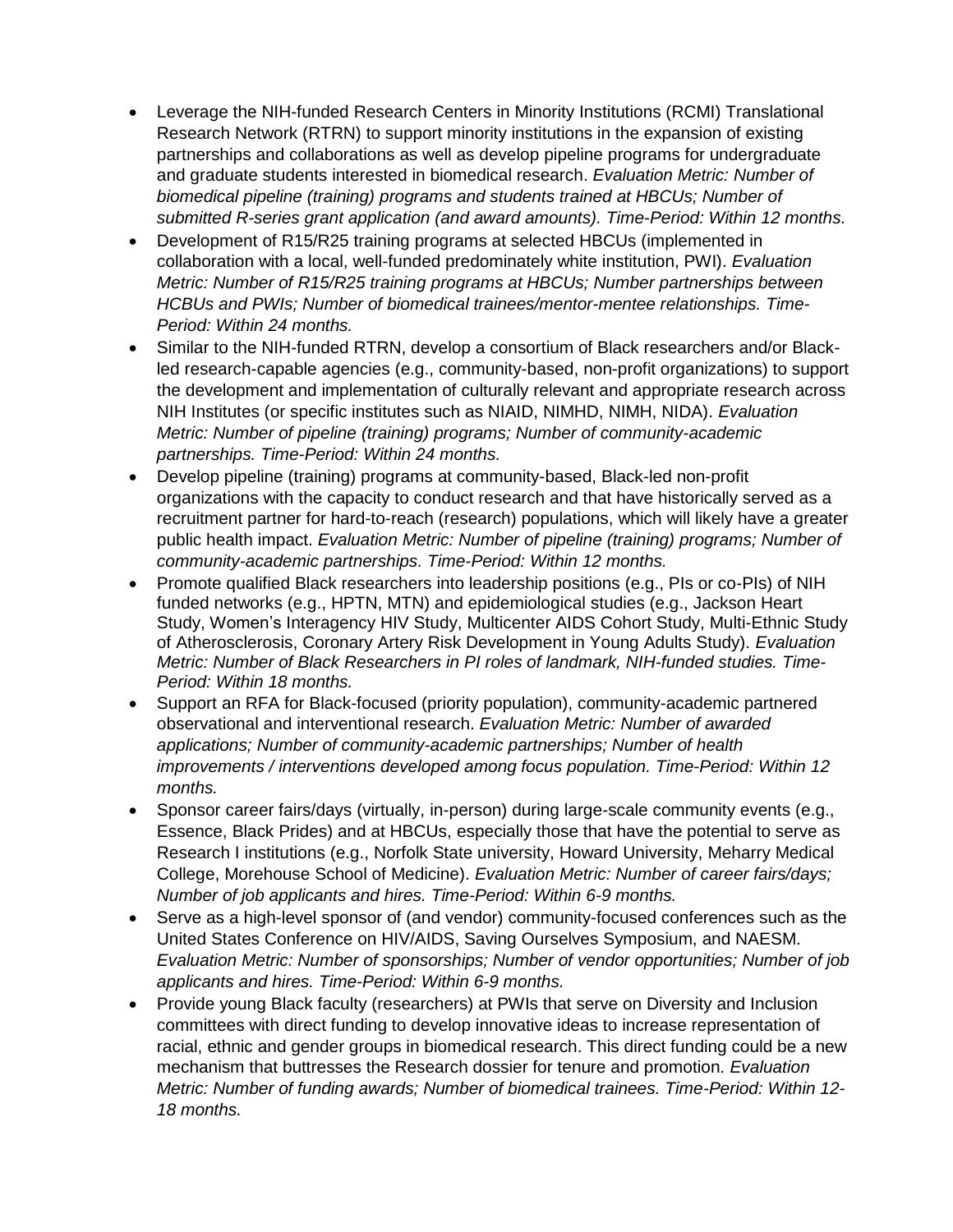*Factors that present obstacles to training, mentoring, or career path* (e.g., training environments) leading to underrepresentation of racial and ethnic groups (particularly Black/African Americans) in the biomedical research enterprise throughout the educational and career continuum and proposed solutions (novel or proven effective) to address them.

- Limited access to pipeline training programs at HBCUs and community-based, non-profit organizations (such as Us Helping Us). *Evaluation Metric: Number of NIH-funded training programs at HBCUs and community-based, non-profit organizations compared to predominately white institutions. Time-Period: Within 12 months.*
- Faculty at HBCUs are oftentimes burdened with large course/teaching loads (e.g., 3-4 courses per semester) and the only way to 'buy out' these courses is through grant funding and have limited administrative/supportive resources in developing and submitting grant application. *Evaluation Metric: Number R-series grant applications from Researchers at HBCUs (compared to PWIs). Time-Period: Within 12 months.*
- Lack of access to and/or utilization of administrative supplements that are part of R-series grants, which provide career development opportunities across the career spectrum (i.e., ranging from high school students to career-transition senior investigators) and serve as another approach for pipeline training programs. *Evaluation Metric: Number of awarded administrative supplements from Black Researchers – compared those at HBCUs to those at PWIs. Time-Period: Within 12-18 months.*
- Lack of or limited number of Senior-level (as defined by NIH) Black researchers across all academic institution types. *Evaluation Metric: Number of Black Researchers with NIH funding. Time-Period: Within 12 months.*
- Select a certain number of HBCUs and non-profit organizations to develop career/training programs that are infused with pilot award funding and/or or other small R-series funding mechanisms. This will provide Black Researchers at all career stages with financial/administrative resources to collect preliminary data for larger NIH awards – R, U and P series grants). *Number of pipeline (training) programs; Number of biomedical trainees/mentor-mentee relationships; Number of subsequent grant applications. Time-Period: Within 12-18 months.*

*Barriers inhibiting recruitment and hiring, promotion, retention and tenure*, including the barriers scientists of underrepresented groups may face in gaining professional promotions, awards, and recognition for scientific or non-scientific contributions (e.g., mentoring, committees), and proven strategies or novel models to overcome and eliminate such barriers

- Implicit and explicit biases, especially during Study Section, toward Black researchers that do not matriculate through well-known/established Senior-level investigators labs or not mentored by a Senior investigator in a certain field. *Evaluation Metric: Number of R-series grants; Comparison of Investigator scores during Study section. Time-Period: Within 12-18 months.*
- Limit access to valuable opportunities and resources to buttress the careers of Black researchers across all academic institution types.
- Review compensation (wage) packages/systems at HBCUs compared to PWIs, governmental agencies and industry.

*Successful actions* NIH and other institutions and organizations are currently taking to improve representation, equity, and inclusion and/or reduce barriers within the internal NIH workforce and across the broader funded biomedical research enterprise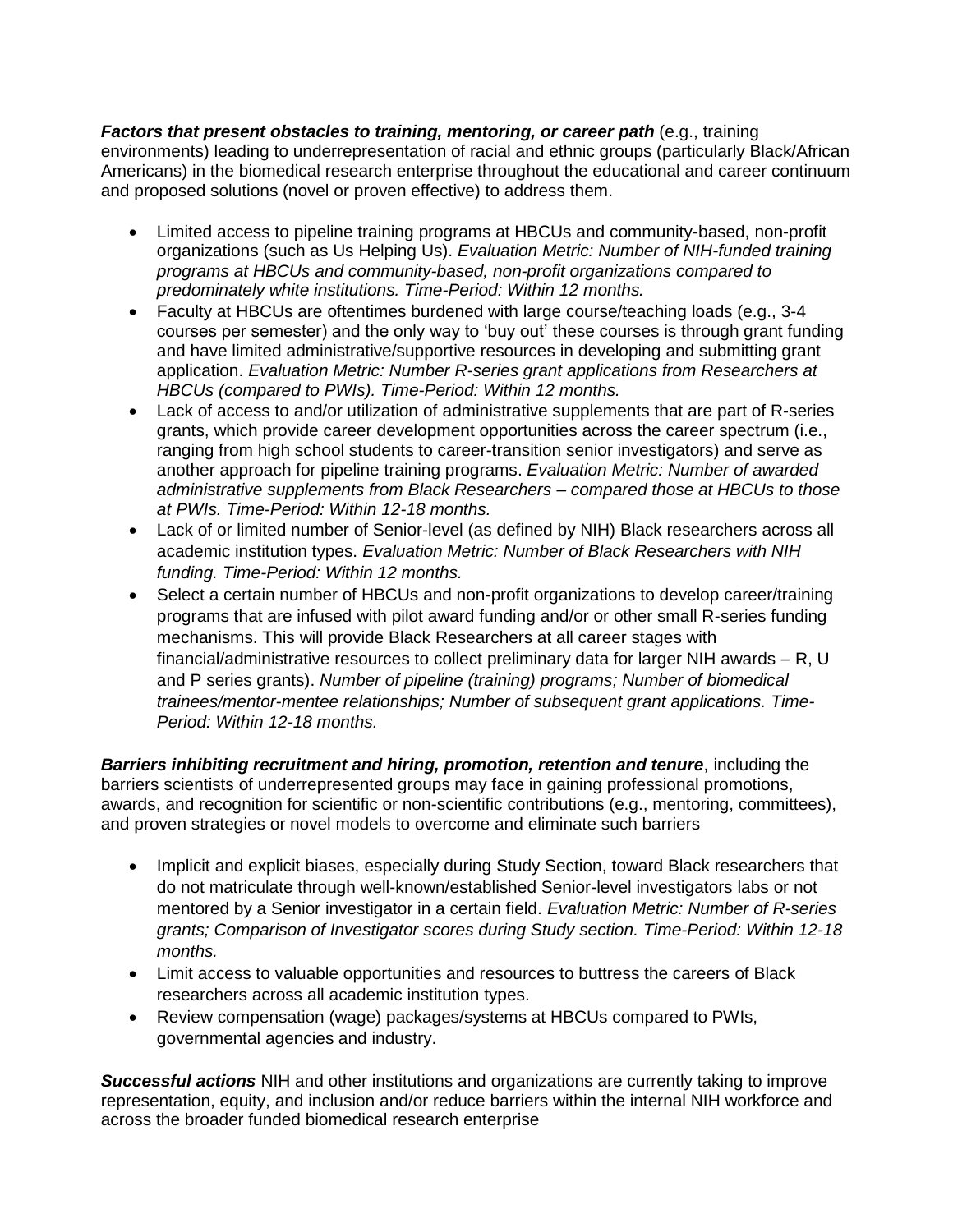- Provide supplemental funding to the CDC-funded Minority HIV/AIDS Research Initiative (Website: [https://www.cdc.gov/hiv/dhap/eb/mari/index.html\)](https://www.cdc.gov/hiv/dhap/eb/mari/index.html). Despite the strong work of MARI and demonstrated outcomes (Publications: <https://pubmed.ncbi.nlm.nih.gov/24134360/> & [https://pubmed.ncbi.nlm.nih.gov/33128188/\)](https://pubmed.ncbi.nlm.nih.gov/33128188/), the CDC Division of HIV/AIDS Prevention (DHAP) has decreased support for the program in recent years. For example, in its current funding cycle, the CDC/DHAP is only funding five (5) awards compared to the initial 10 outlined in the RFA. *Evaluation Metric: Number of funded awards; Number of publication in peer-reviewed journals; Number of funded Rseries grants from investigators. Time-Period: Within 12-18 months.*
- Although NIH provides K-series (career development) awards, the NIH should develop a MARI-like training program for early-stage investigations, and Black researchers in particular. Note: This will require top-down leadership support, hiring/assembling a capable and strong internal team, and long-term NIH support to observe substantial results. *Evaluation Metric: MARI-like training programs; Number of funded Researchers; Number of Number of funded R-series grants from investigators. Time-Period: Within 12-18 months. Time-Period: Within 12 months.*
- Support community-academic partnerships through faculty (research) affiliations at community-based, non-profit organizations. A great example is the Detroit Community-Academic Urban Research Center: [https://detroiturc.org/.](https://detroiturc.org/) *Evaluation Metric: Number of funded partnerships; Number research studies; Improvement in community health. Time-Period: Within 24 months.*

## *Policies and Partnerships*

*Existing NIH policies, procedures, or practices that may perpetuate racial disparities/bias in application preparations/submissions, peer review, and funding*, particularly for low resourced institutions, and proposed solutions to improve the NIH grant application process to consider diversity, inclusion, and equal opportunity to participate in research (e.g., access to application submission resources, changes to application submission instructions/guidance, interactions with and support from NIH staff during application process)

- Develop specific scoring metrics for the rating of Investigators and Environment during Study Section. As an example of limited consistency in scoring, during the January cycle Study Section, a Black researcher now situated at community-based organizations received scores of 1s-3s from the three (3) Reviewers despite having over 100 scientific manuscripts in peer-reviewed journals (across different disease states), being a recipient of funding from the CDC and NIH, completed nearly 10 epidemiological studies with primary data collection. Needless to say the Researchers also received 2s-3s for Environment. *Evaluation Metric: Revised scoring metrics. Time-Period: Within 12 months.*
- Develop specific scoring metrics that encourage community-academic partnered research studies. *Evaluation Metric: Number of applicable policies; Additional points/criteria for community-academic partnerships. Time-Period: Within 24 months.*

*Best practices or proven approaches to build new or enhance existing partnerships and collaborations* between investigators from research-intensive institutions and institutions that focus on under-resourced or underrepresented populations but have limited research resources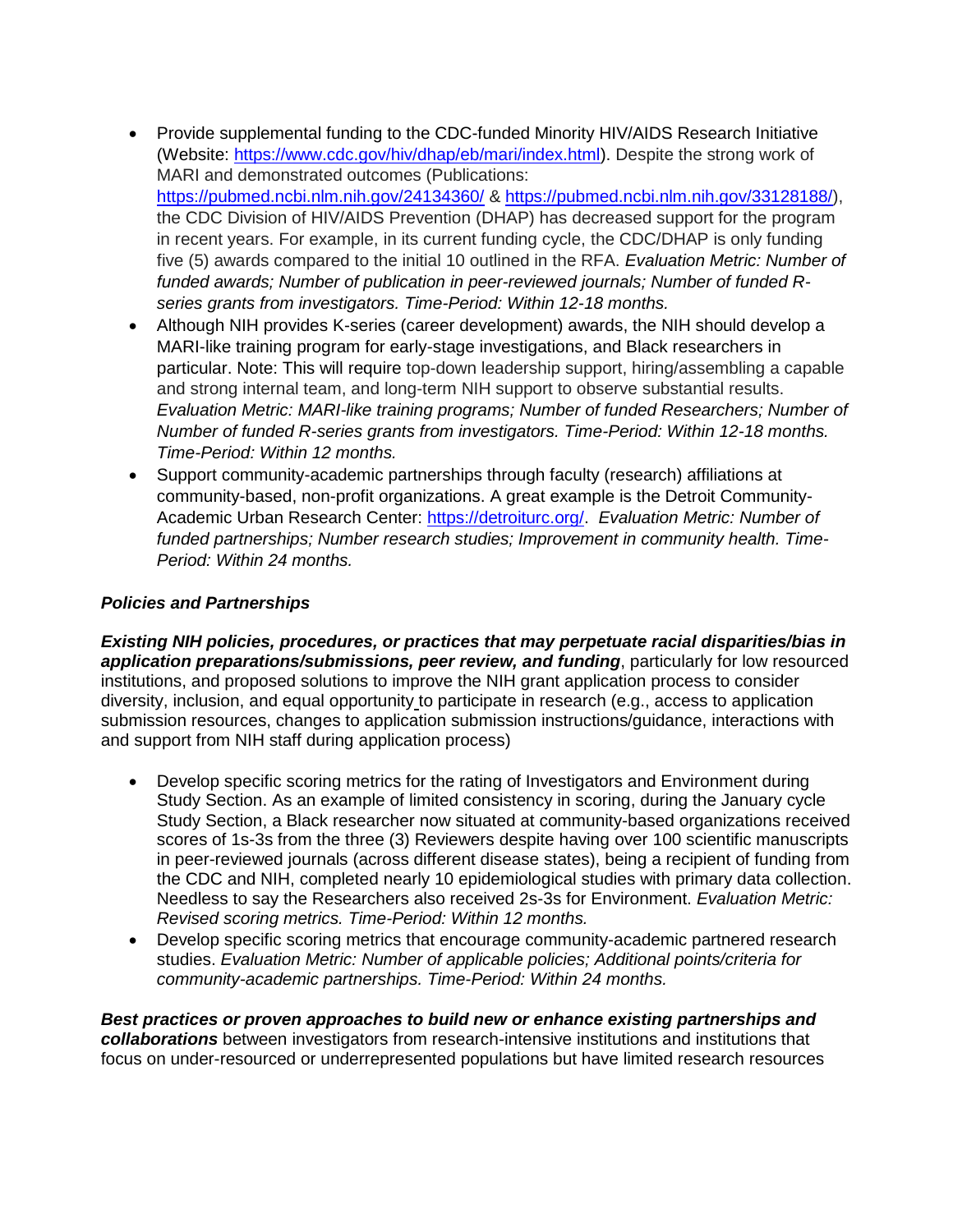- Building on the success of the "point addition" for Early Stage Investigators submitting R01 grants (pathway to R01), provide a similar "point addition" for community-academic partnerships as well as a "point addition" HBCU/non-HBCU partnered research. *Evaluation Metric: Number of award applications; Revised point system. Time-Period: Within 24 months.*
- Points are deducted from applications that simply include Letters of Support from community-based organizations that agree to assist with recruitment or applications that include Investigators used for 'representation' and have limited responsibilities and financial support (resources).

# *Research Areas*

*Significant research gaps or barriers to expanding and advancing the science of health disparities/health inequities research* and proposed approaches to address them, particularly those beyond additional funding (although comments could include discussion of distribution or focus of resources)

- Develop and release RFAs/PAs specifically for community-based and faith-based organizations, coalitions, and other advocacy groups (with less than \$1 million in NIH funding) to develop disease, behavioral, cultural, social determinant-focused research. This RFA/PA should require the inclusion of an academic partner to ensure scientific rigor, etc., but the academic institution can receive no more than 10/20% of direct costs. *Evaluation Metric: Number of RFAs/Pas; Number of funded applications; Improvement in community health. Time-Period: Within 12-18 months.*
- Fund discrimination/racism-focused research led by Black researcher(s). *Evaluation Metric: Number of RFAs/Pas; Number of funded applications; Improvement in community health. Time-Period: Within 12-18 months.*

# *Further Ideas*

*Additional ideas* for bold, innovative initiatives, processes or data-driven approaches that could advance the diversity, inclusion, and equity of the biomedical research workforce and/or promote research on health disparities

- Develop an online directory of Black researchers and CBOs to understand research perspectives, interests, and strengths, and that will facilitate research collaborations, which will strengthen grant applications. *Evaluation Metric: Number of online directories; Number of Black researchers across disciplines. Time-Period: Within 24-30 months.*
- Develop Congressional-supported set asides to the NIH/NIMHD for racial and ethnicspecific funding opportunities across biomedical research areas that focus on racial and ethnic-focused research and involvement of community-academic partnerships. *Evaluation Metric: Number and amount of Congressional appropriations; Number Black-led, Blackfocused research. Time-Period: Within 30-36 months.*

The above-mentioned recommendations are informed by the collective experience of Black biomedical researchers, community members, and advocates and are actionable next steps that the NIH can take in its effort to advance and strengthen racial and gender equity, diversity and inclusion in biomedical research. Importantly, these recommendations enhance the ability of Black researchers, community members and advocates to shape the biomedical research workforce and ultimately eliminate racial and ethnic health disparities and inequities in health.